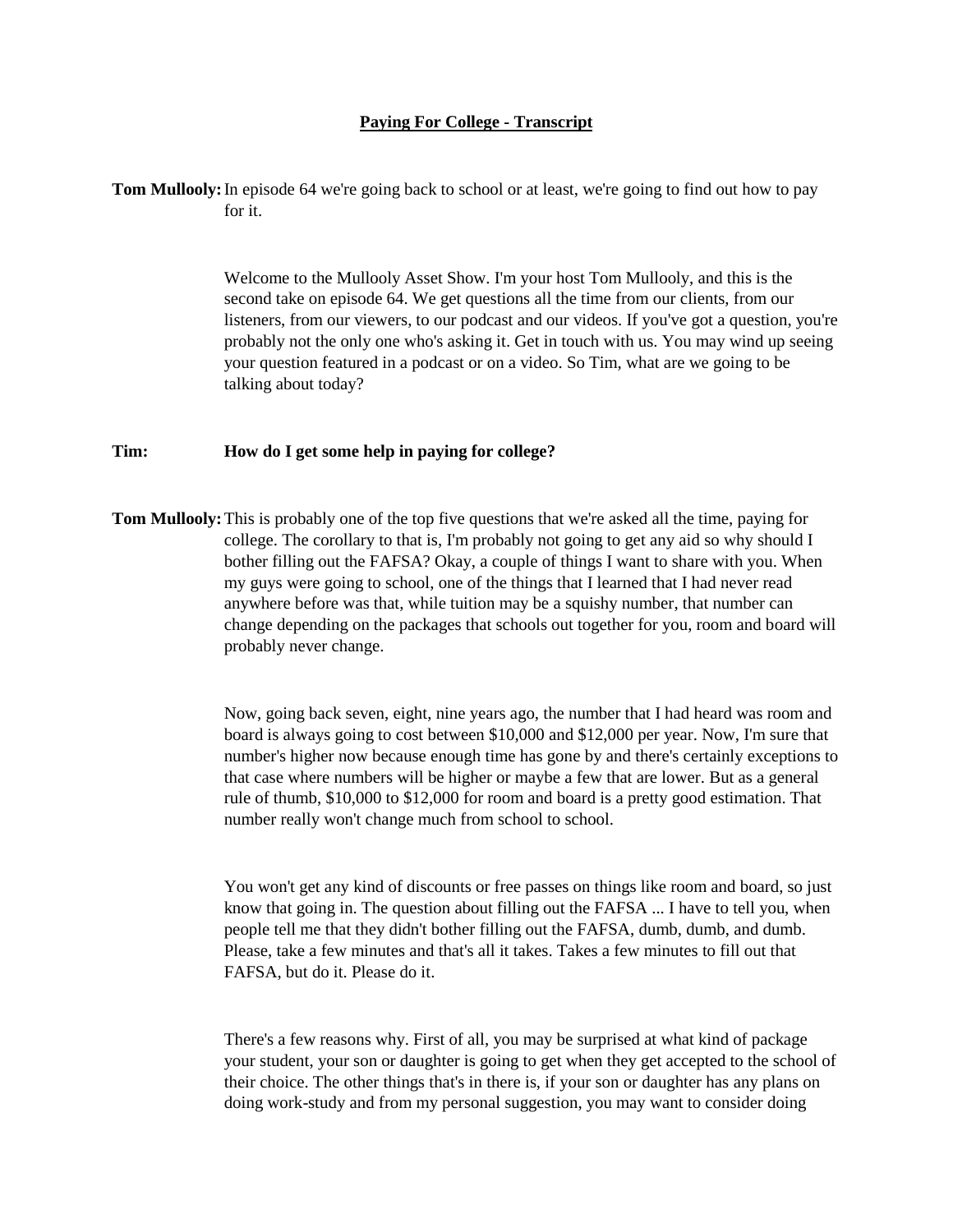that, if they want a shot at doing work-study they have to check off that box on the FAFSA. It's very hard to get on the list for work-study if you did not do that. Take a few minutes, do the FAFSA, you'll find out that renewing the numbers in the second, third, fourth year for FAFSA are even easier than it is for the first.

So, what kind of packages do these schools put together for the students? You need to know that there's a couple of different things that make up a financial aid package. The first are scholarships. Now, scholarships sometimes come with strings. The string is, the student needs to maintain a 3.0 average or higher to get a certain amount of money. So, scholarships can sometimes come with strings. If you don't keep up your grade point average, you may not get the scholarship in the second year or the third year or the fourth year.

Then there are grants. Grants are free money because they don't have to be paid back and they don't come with any strings. Then there are loans that the student can get or the parent can get. This was an eye opener for a lot of people. Of course you can pay out of pocket. Schools will put together payment plans where you can pay the tuition over usually nine months during the school year and be done with that.

But if you're looking for grants and scholarships, know that there are Pell Grants. Pell Grants are usually based on income. It's a gift pretty much from the Federal Government based on financial need. Only undergrads with no prior bachelor degree are going to be illegible for something like that. Then there's the Perkins Loan Program. \$5,500 a year for undergrads. Up to \$8,000 a year for grad students.

There's also the work-study which I mentioned before. A student can get 10 to 15 hours a week in work-study. It's good pocket money. It's not something that's really going to help with paying down the loans, but it's a great way to keep money in your pocket when you're a student. Then there's Stafford Loans. Stafford Loans are graduated, meaning that in the first year of college, a student will get a number like \$4,500 and then the second year they get a little more and then their third and fourth year they get even more.

The thing with Stafford Loans is that they're subsidized or they're unsubsidized. A subsidized loan means that you don't have to make payments. You don't have interest charges until six months after graduation from college or six months after you leave school. So if you drop out of school and you don't graduate, guess what, six months later you need to start paying your loan. Those are subsidized loans, where everything is pushed off until after you're finished with school.